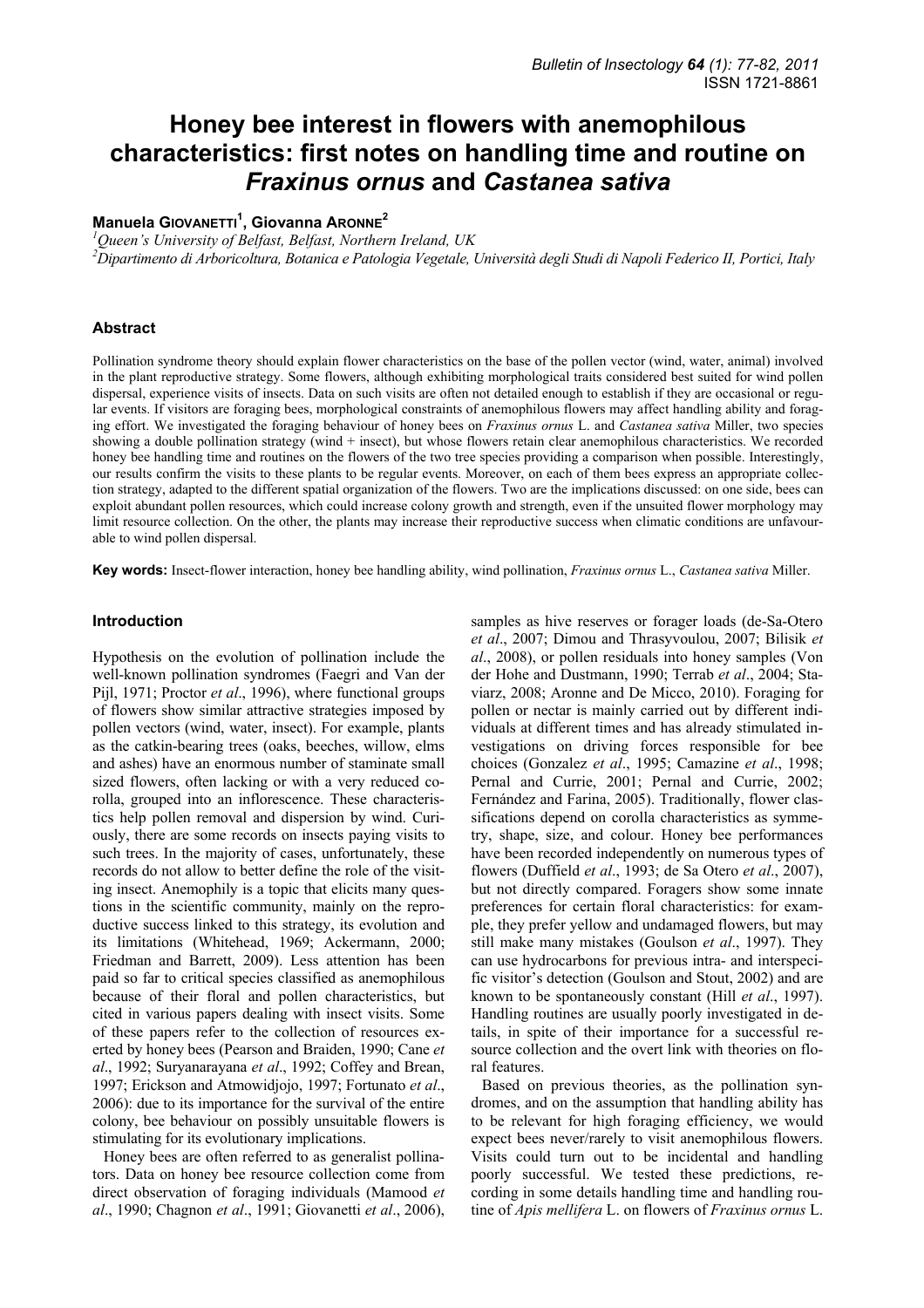and *Castanea sativa* Miller. *Fraxinus* is a genus with a controversial reproductive strategy (possibly amphiphilic - wind and insects act in the process of pollen dispersion, according to Wallander, 2008), which pollen has been detected into honey samples and into hive provision (de Sá Otero *et al*., 2004; Fortunato *et al.*, 2006; Aronne *et al*., 2008; Aronne and De Micco, 2010). *C. sativa* is an important nectar and pollen source for bees, while holding floral characteristics due to anemophily and still dispersing pollen by wind (Sabugosa-Madeira *et al*., 2008). We are aware of no direct observational record of honey bee dealing with flowers of anemophilous characteristics. Honey bee visits to such plants may raise interest from an adaptive point of view, for both the pollen collection (bee side) and the pollen dispersion (plant side). Through this preliminary work we aimed at displacing the idea that honey bees visit only occasionally flowers with characteristics of anemophilous species, defining handling routines and their potential to infer success in resource collection on such flowers.

## **Materials and methods**

## Area and standard observations

The site is located on a hilly area (Colli Berici, Vicenza, Italy).

*F. ornus* belongs to the family of Oleaceae. Its flowers are small and grouped into dense panicles; they have a corolla with four slender creamy white petals, two stamens and, those hermaphrodites, a pistil with a flat ovary (Fiori, 1929). Panicles are pending and anthesis is quite synchronous on a given plant. *C. sativa* belongs to the family Fagaceae. The male flowers have numerous stamens with a long filament, no corolla and are born on upright catkins. The female flowers show styles emerging from the enclosing scales (Fiori, 1929). Observations were conducted on flowering plants (in 2008,  $7<sup>th</sup>$ ,  $8<sup>th</sup>$ ,  $9<sup>th</sup>$  of May on *F. ornus*, FO, and  $20<sup>th</sup>$ ,  $21<sup>st</sup>$ ,  $22<sup>nd</sup>$  June on *C. sativa*, CS), located close to honey bee hives to limit variability due to flying efforts (distance: about 500 m). Before proceeding with data collection, we ascertained bee presence/activity (presence/absence; rough estimate of number of individuals per inflorescence at different times of the day; data not reported) and defined handling routines. On both tree species, observations took place from 8:00 to 12:00 (solar hour). Unmarked individual bees were followed at sight during

their activity as long as possible. Data collection (handling time and handling routine) started with visual recording of a bee in action, while approaching a FO panicle or CS catkin.

## Handling time

We recorded the number of FO panicles / CS catkins visited on the same plant by individual bees (FO  $n = 74$ ) bees; CS  $n = 23$  bees) and calculated average length of time spent a) during the entire visit on the plant and b) on each panicle/catkin. We also recorded interruptions due to pouncing insects, and compared activity of disturbed and undisturbed bees.

#### Handling routine

We recorded landing position and orientation, and resource collection (pollen: rolling the front legs; nectar: proboscis extension). Through preliminary observations we established unique behavioural units on each species of plant; these have been later grouped (approaching / landing; resource collection; approaching / leaving) to facilitate discussion. Details on the foraging behaviour on each plant species are given in details in table 1 (*F. ornus*) and table 2 (*C. sativa*). Grooming and pressing pollen into the corbiculae was a distinctive behaviour on FO, while it was not detected as an independent behavioural unit when observing bees foraging on CS: it was probably performed quickly while collecting pollen, or in flight. Each FO panicle / CS catkin was considered as a single unit during observations.

With the help of a stopwatch and a voice-recorder we listed behavioural units performed by 14 bees on FO and 23 bees on CS. We calculated frequencies of single *Fraxinus* Behavioural Units (FBU, n = 564 records) and of single *Castanea* Behavioural Units (CBU, n = 339) in two ways: as percentage of total records and as percentage of bees performing that behaviour. On FO we were also able to calculate average duration of each Behavioural Unit.

Activity (time spent foraging and number of panicles visited) of disturbed and undisturbed bees on FO was compared through the T-test, all conditions for applying a parametric analysis being supported. Differences on time and number of CS catkins visited by nectar and pollen foragers were tested using Mann-Whitney U-test. Statistical analysis was performed using the software Statistica (StatSoft Inc., Tulsa, Oklahoma, USA) and following Zar (1974) and Dytham (2003).

**Table 1.** Details on handling routine of honey bees on *F. ornus*. First Column: type of behaviour; second column: unique Behavioural Unit codes; third column: unique Behavioural Unit description.

| Type of behaviour     | Behavioural Unit codes | Description of activity                                                                            |
|-----------------------|------------------------|----------------------------------------------------------------------------------------------------|
| Approaching / landing | FBU-1                  | Entering a panicle, walking on or among the flowers, rolling the<br>legs and vibrating the wings   |
| Resource collection   | FBU-2                  | Grooming the pollen and pressing it into the corbiculae, while<br>hovering in front of the panicle |
|                       | FBU-3                  | Grooming the pollen and pressing it into the corbiculae, while<br>hanging from a panicle           |
| Approaching / leaving | FBU-4                  | Flying from one panicle to another, eventually grooming and<br>pressing pollen into the corbiculae |
|                       |                        |                                                                                                    |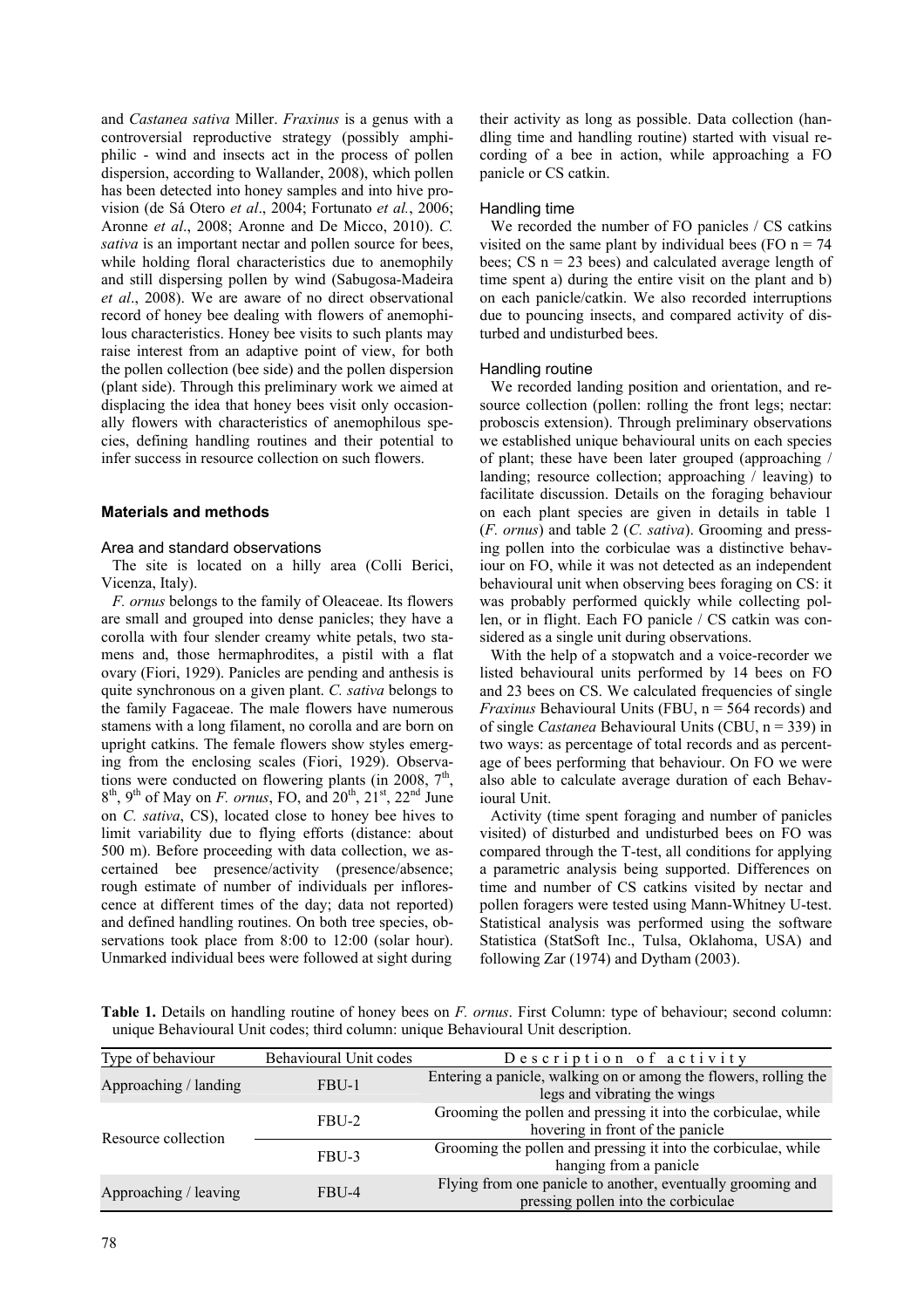**Table 2.** Details on handling routine of honey bees on *C. sativa.* First Column: type of behaviour; second column: unique Behavioural Unit codes; third column: unique Behavioural Unit description. In column four we splitted previous Behavioural Unit on the base of an extra feature (direction taken while performing the behaviour).

| Type of Behaviour     | Behavioural Unit codes | Description of activity            |                          |
|-----------------------|------------------------|------------------------------------|--------------------------|
| Approaching / landing | $CBU-1$                | Landing on the initial part of the | towards the end: CBU-1a  |
|                       |                        | catkin, directing first            | towards the base: CBU-1b |
|                       | CBU-2                  | Landing on the central part of the | towards the end: CBU-2a  |
|                       |                        | catkin, directing first            | towards the base: CBU-2b |
|                       | $CBU-3$                | Landing on the terminal part of    | towards the end: CBU-3a  |
|                       |                        | the catkin, directing first        | towards the base: CBU-3b |
| Resource collection   | CBU-4                  | Collecting pollen, following a     | straight line: CBU-4a    |
|                       |                        |                                    | sinuous line: CBU-4b     |
|                       | $CBU-5$                | Collecting nectar, following a     | straight line: CBU-5a    |
|                       |                        |                                    | sinuous line: CBU-5b     |
|                       | CBU-6                  | Collecting pollen $+$ nectar,      | straight line: CBU-6a    |
|                       |                        | following a                        | sinuous line: CBU-6b     |

## **Results**

On both species we collected data in order to: 1. outline complete visit to a single inflorescence, 2. define the approach to it, including landing and orientation, 3. describe individual flower manipulation. Bees proceeded with different tactics on the two species and the adopted strategies were not always comparable. Descriptive statistics are reported in table 3 and 4.

## Complete visit

On FO, bees  $(n = 74)$  collected only pollen on both male and hermaphrodite plants, visiting a range of 1-14 panicles/plant and spending from a minimum of 13 seconds to a maximum of about 7 minutes to complete a visit. Disturbance was a frequent event interrupting resource collection on FO. Disturbance due to the pouncing of another insect occurred in 31% of the visits, mostly due to Diptera. Disturbed  $(D, n = 24)$  and undis-

**Table 3.** Handling time. Average  $\pm$  SD of duration of visits to single plants and single panicle / catkin (in seconds) and average  $\pm$  SD of number of panicles or catkins visited on the same plant.

|           |                 | Number of | Handling time   |                               | Number of panicles or   |
|-----------|-----------------|-----------|-----------------|-------------------------------|-------------------------|
|           |                 | bees      | seconds / plant | seconds/<br>panicle or catkin | catkins visited / plant |
| F. ornus  | Pollen foragers | 74        | $143 \pm 100$   | $27 \pm 15$                   | $5 \pm 3$               |
| C. sativa | Pollen foragers | 14        | $143 \pm 96$    | $19 \pm 8$                    | $7 \pm 4$               |
|           | Nectar foragers |           | $319 \pm 291$   | $28 \pm 11$                   | $10 \pm 6$              |
|           | All bees        | 23        | $203 \pm 193$   | $22 \pm 10$                   | $8 \pm 5$               |

**Table 4.** Handling routine. Data on Behavioural Units on the two species, *F. ornus* (n = 564 records) and *C. sativa* (n = 339 records). Average duration of Behavioural Units is reported for FO. Frequencies of records and of number of bees performing each Behavioural Unit are reported for FO and CS.

|                 |                     |         | Handling routine         |                                 |                              |
|-----------------|---------------------|---------|--------------------------|---------------------------------|------------------------------|
|                 |                     |         | Average duration         | Frequency                       | Frequency                    |
|                 |                     |         | (seconds)                | $\frac{6}{6}$ of total records) | $(\%$ of bees performing it) |
| <i>F.</i> ornus | approaching/landing | FBU-1   | $5.2 \pm 4.0$            | 41.1                            | 100                          |
|                 | resource collection | FBU-2   | $2.9 \pm 2.1$            | 44.0                            | 100                          |
|                 |                     | FBU-3   | $4.7 \pm 5.1$            | 2.5                             | 57.1                         |
|                 | approaching/leaving | FBU-4   | $3.2 \pm 2.5$            | 12.4                            | 92.9                         |
| C. sativa       | approaching/landing | CBU-1   | $\overline{\phantom{a}}$ | 12.9                            | 52.2                         |
|                 |                     | CBU-2   |                          | 35.7                            | 95.7                         |
|                 |                     | CBU-3   |                          | 51.5                            | 91.3                         |
|                 | resource collection | CBU-4   |                          | 49.4                            | 73.9                         |
|                 |                     | $CBU-5$ | $\overline{\phantom{a}}$ | 28.0                            | 30.4                         |
|                 |                     | CBU-6   |                          | 22.6                            | 60.9                         |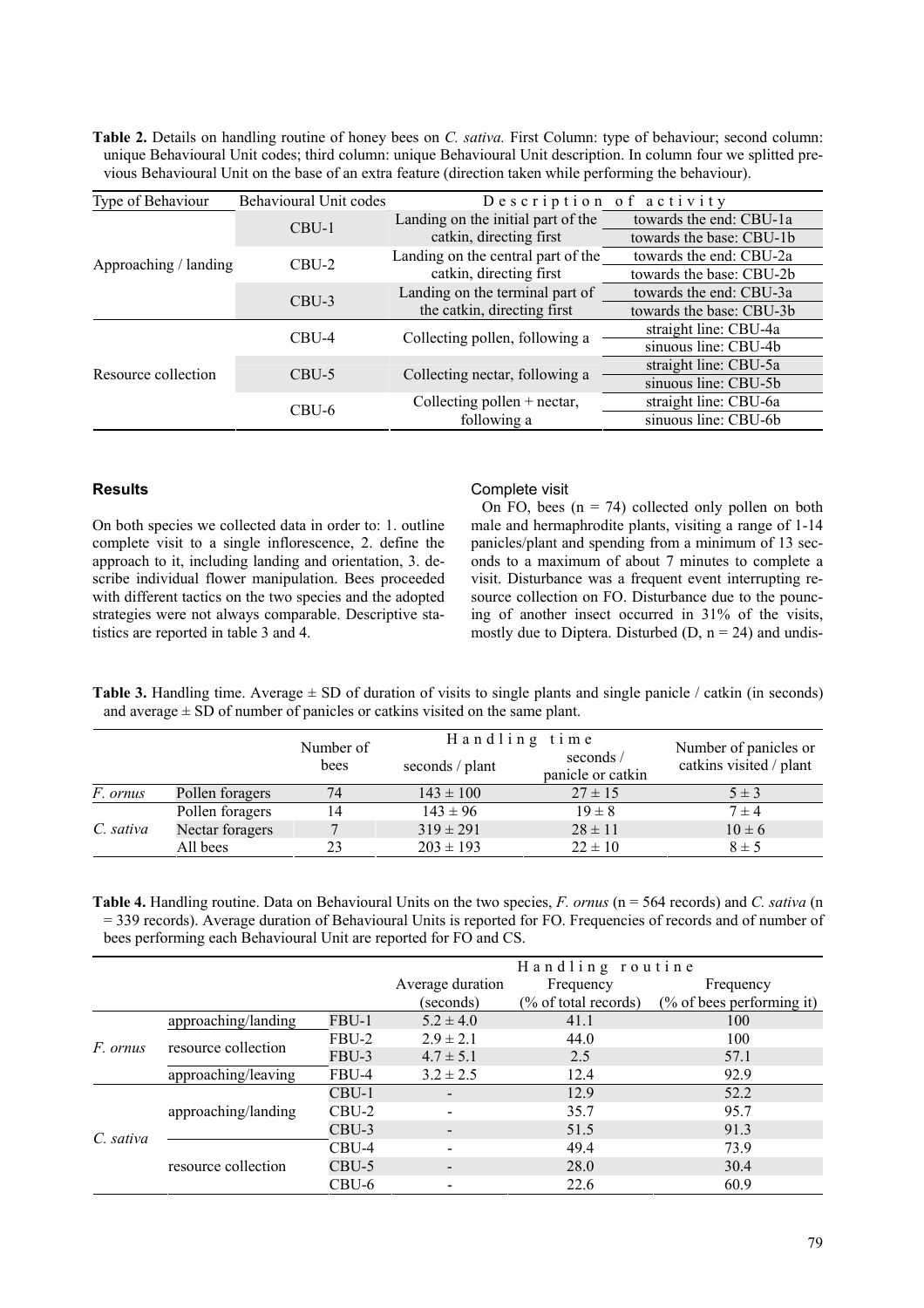turbed (UD,  $n = 50$ ) individuals showed weak differences as time dedicated to resource collection (on average,  $D = 127 \pm SD$  95 sec;  $UD = 151 \pm SD$  103 sec) and number of panicles visited (on average,  $D = 5 \pm SD$  3 panicles;  $UD = 6 \pm SD$  3 panicles). However, bees activity was not significantly affected by the disturbance (time, T-test:  $t = 0.962$ ,  $df = 72$ ,  $p = 0.339$ ; number of panicles, T-test:  $t = 1.565$ , df = 72, p = 0.122).

On CS, bees  $(n = 23)$  collected both pollen and/or nectar from the male flowers, visiting a range of 2-20 catkins/plant, spending from a minimum of 20 seconds to a maximum of about 15 minutes to complete a visit. Interruptions of bee activities due to other insects were not recorded. No visit were recorded to the female flowers.

## Approach

On FO, bees landed/entered directly the massive group of flowers of a panicle or walked from one panicle to the other if close enough. Sometimes they grab any surface with any leg while still hovering in front of the panicle. No precise position or orientation on the panicle could be detected.

On CS, bees landed directly on the catkin most of the time, but they may also move from one to another simply by walking when catkins were very close. There was a spatial orientation: the initial part of the catkin showed the lowest values (table 4, CBU-1), both as percentage of records as well as bees visiting it. Once landed, the elected direction was the one offering the majority of flowers (CBU-1a: 63.6% and CBU-3b: 61.4%); if landing on the central part of the catkin, the elected direction was towards the apex (CBU-2a: 68.9%). In 17 cases out of 171, the bee did not clearly take any direction, visiting the flowers close to the place where it landed and then flying away.

## Individual flower manipulation

On FO resource collection consisted in approaching the panicle and moving among the flowers, rolling the legs and vibrating the wings (FBU-1). This behaviour produced a visible release of pollen grains. The pollen covered completely the body of the bee, then prompting a cleaning behaviour (figure 1, FBU-2; or FBU-3). The alternation of two behaviours (table 4, FBU-1 and FBU-2) may occur up to 48 times resulting in the core strategy of pollen collection. No precise manipulation of single flowers was detected.

On CS, only two individuals performed CBU-6 (pollen and nectar collection at the same spot) as main/exclusive collection; the remaining 21 bees focused mainly on a single resource, performing CBU-6 no more than 4 times and could be cast as pollen or nectar foragers (table 4).



**Figure 1.** Honey bee forager in front of a *F. ornus* panicle, hovering while grooming the pollen and pressing it into the corbiculae (FBU-2).

(In colour at www.bulletinofinsectology.org)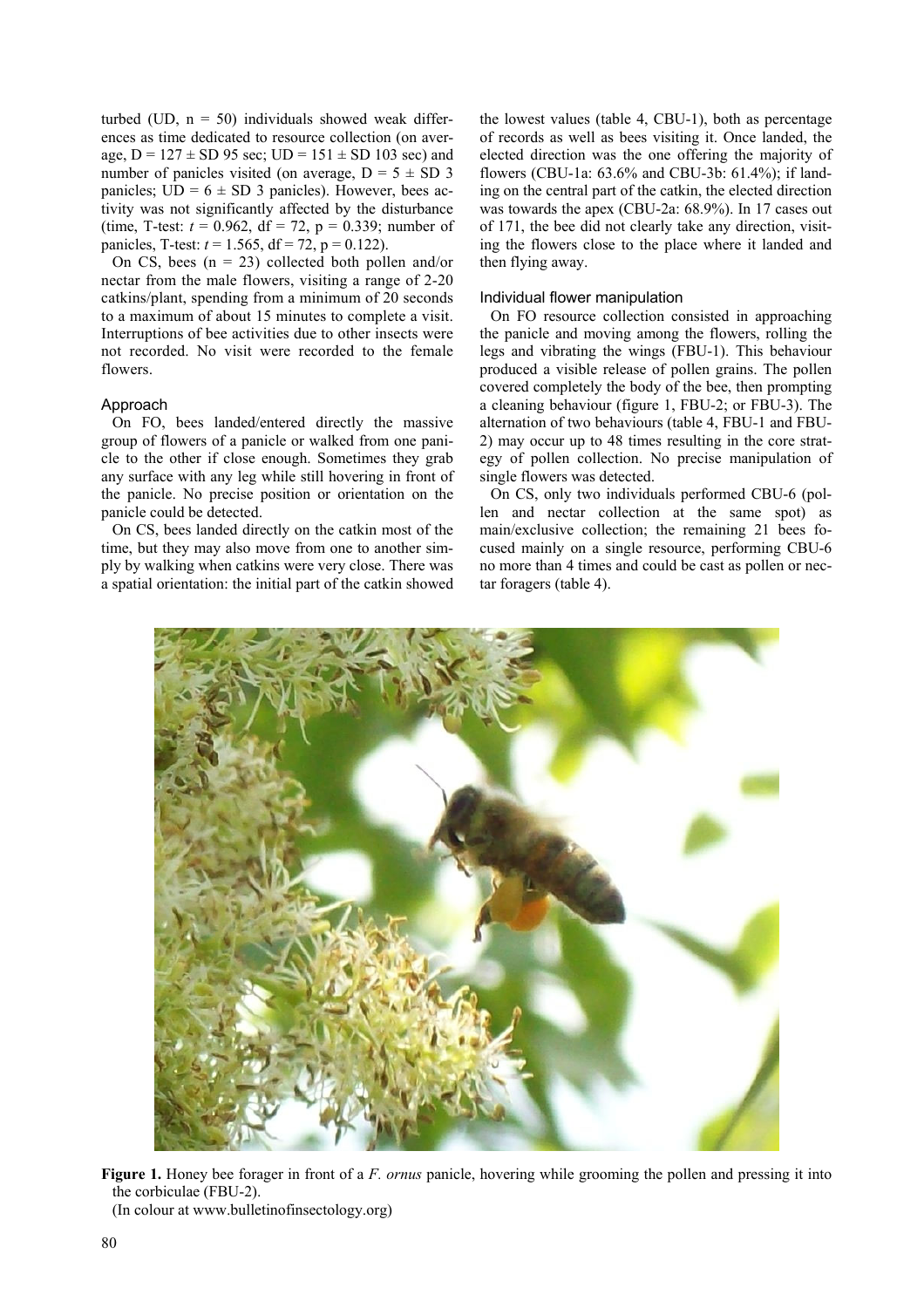Excluding CBU-6, pollen collection (CBU-4) accounts for the 63.8% of records while nectar collection (CBU-5) for the remaining 36.2%. Considering the higher number of foragers dedicating to pollen collection, in the context of our observations, pollen can be placed as top resource gathered on *C. sativa*. Nectar foragers spent more time on each plant and visited a higher number of catkins than pollen foragers, but the difference is not statistically significant (time spent: Mann-Whitney  $U = 26$ ,  $n1 = 7$ ,  $n2 = 14$ ,  $p = 0.086$ ; number of catkins: Mann-Whitney  $U = 36$ ,  $n1 = 7$ ,  $n2 =$ 14,  $p = 0.332$ ). Pollen (CBU-4) or nectar (CBU-5) collection showed a significant correlation with the path (linear or sinuous) followed on the catkin ( $\chi^2 = 51.6$ , df  $= 1$ ,  $p < 0.0001$ ). When collecting pollen, bees followed a straight line (74.7% of CBU-4); when collecting nectar, they followed a sinuous path (91.5% of CBU-5). Resource collection was unclear in 11 visits.

## **Discussion**

Notwithstanding the increased large-scale studies on pollination and bee floral preferences, detailed floral visits are the main evidence we can count on. Distinguishing between pollen and nectar visits may seem obvious, till this information is lacking in many studies and for many botanical species (Cane and Sipes, 2006). We expect a pollen-forager to look for abundant, available and easy to manipulate resources. Plants presenting flower with anemophilous characteristics produce high quantities of usually small pollen grains, stamens are usually large, well-exposed, mainly hanging freely from panicles/catkins and yield a high concentration of pollen/area (Proctor *et al*., 1996). In fact, we found that honey bee activity on *F. ornus* and *C. sativa* is not incidental and that the bees approach the flowers with different strategies perfectly suited for the best pollen collection.

Honey bees actively collect pollen on *F. ornus* and *C. sativa*, even nectar on the latter. A panicle of *F. ornus* provides higher number of flowers than a catkin of *C. sativa*, which may explain the variations in number of units visited on each plant. Also the difference in handling routines may reflect flower spatial arrangement: *F. ornus*, lacking a landing surface, is approached apparently in a disorganized way. Honey bees in fact invest in hectic movements that result in a pollen cloud, covering their body with pollen grains that are groomed later. This strategy may also be necessary to maximize the pollen release from *F. ornus* anthers, considering that (as exhaustively described by Pacini and Hesse, 2004) some plant species evolved mechanisms to allow gradual removal of the grains.

*F. ornus* and *C. sativa* constitute a perfect pollen source, even more important from an apicultural point of view. In fact, early pollen collection during the blooming season improves colonies survival and allows achieving stronger beehives. Moreover, since honey is a product very appreciated on the market, hive locations could be scheduled according to the flowering phenology of the closest wind pollinated species to increase colony productivity, honey production and the survival of local communities (Castellini *et al*., 2009).

On the other hand, plant fitness could be enlarged by insect visits. De Oliveira *et al*. (2001) tested experimentally the outcome of different vectors (wind, gravity, insects) over *Castanea* burr set, finding a higher chestnut production in presence of insects. Wallander (2008) reported *F. ornus* as pollinated by both wind and insects, as many other species of the same genus. Wind may be the main vector for pollen dispersal in both *F. ornus* and *C. sativa*. However, insects can still play a role when environmental conditions, as high humidity or absence of wind, are unfavourable to wind dispersal. Unfortunately, present literature is lacking more detailed studies on visits paid by insects to similar plants and we do not often know if the outcome is incidental or the result of a double (wind  $+$  insect) pollination strategy. Considering that anemophily in Angiosperms is of secondary derivation (Whitehead, 1969; Ackerman 2000, Friedman and Barret, 2009), the occurrence of insect attractive traits on wind pollinated species, such as nectar in *C. sativa* or petals in *F. ornus*, might be considered remnant features of a past entomophilous phase. Further observations in the field could help detecting ancestral or current adaptations and identifying the process we are examining.

In an evolutionary view of pollination strategies, the behavioural plasticity shown by honey bee foragers accounts for the possible exploitation of species presenting flowers with anemophilous characteristics. This may occur even in absence of changes in flower morphology, evinced in our assessment of flower handling routine. Insect visit to rather wind-pollinated species may uncover underestimated costs and benefits in the plantanimal interactions. Therefore researchers should drive their attention towards the stability and coexistence of different pollination strategies in the same plant species.

## **Acknowledgements**

We are grateful to local farmers that allowed us to cross their fields and to Giustino Litturi (Apicoltura G. Litturi, San Germano dei Berici, Vicenza), who kindly helped with honey bee hives location. MG was sustained by a Marie Curie Individual Fellowship (FP7-PEOPLE-2007-2-1-IEF-220876) during the writing of this paper.

## **References**

- ACKERMANN J. D., 2000.- Abiotic pollen and pollination: ecological, functional, and evolutionary perspectives.- *Plant Systematic & Evolution*, 222: 167-185.
- ARONNE G., BUONANNO M., DE MICCO V., 2008.- *Improving honey production and marketing: new approaches to botanical and geographical characterization*.- SBR, Napoli, Italy.
- ARONNE G., DE MICCO V., 2010.- Traditional melissopalynology integrated by multivariate analysis and sampling methods to improve botanical and geographical characterization of honeys.- *Plant Biosystems*, 144: 833-840.
- BILISIK A., CAKMAK I., BICAKCI A., 2008.- Seasonal variation of collected pollen loads of honeybees (*Apis mellifera* L. *anatoliaca*).- *Grana*, 47 (1): 70-77.